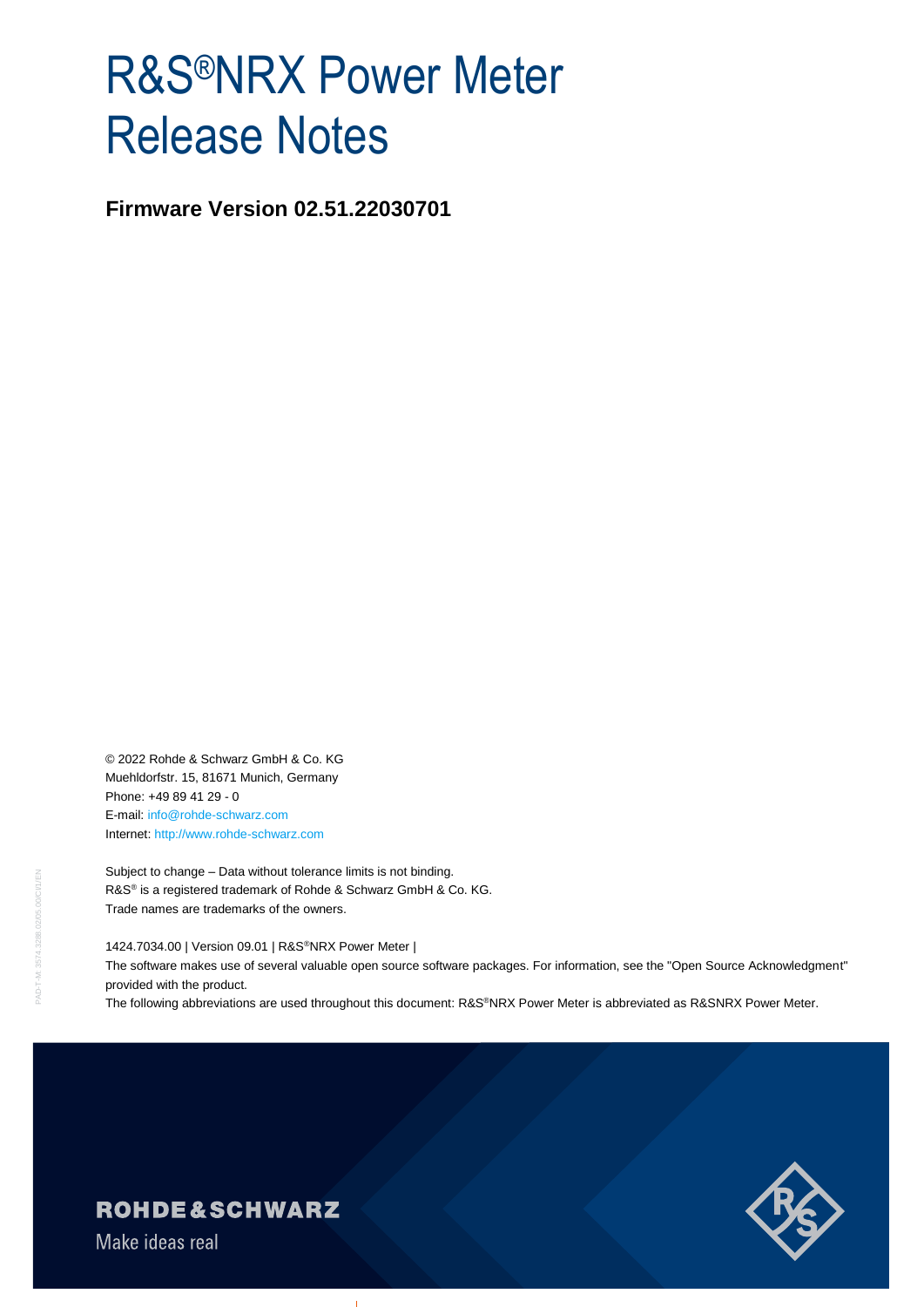## **Contents**

| 1            | Information on the current version and history  3 |  |
|--------------|---------------------------------------------------|--|
| 1.1          |                                                   |  |
| 1.2          |                                                   |  |
| 1.3          |                                                   |  |
| 1.4          |                                                   |  |
| 1.5          |                                                   |  |
| 1.6          |                                                   |  |
| 1.7          |                                                   |  |
| 1.8          |                                                   |  |
| 1.9          |                                                   |  |
| $\mathbf{2}$ |                                                   |  |
| 3            |                                                   |  |
| 3.1          |                                                   |  |
| 4            |                                                   |  |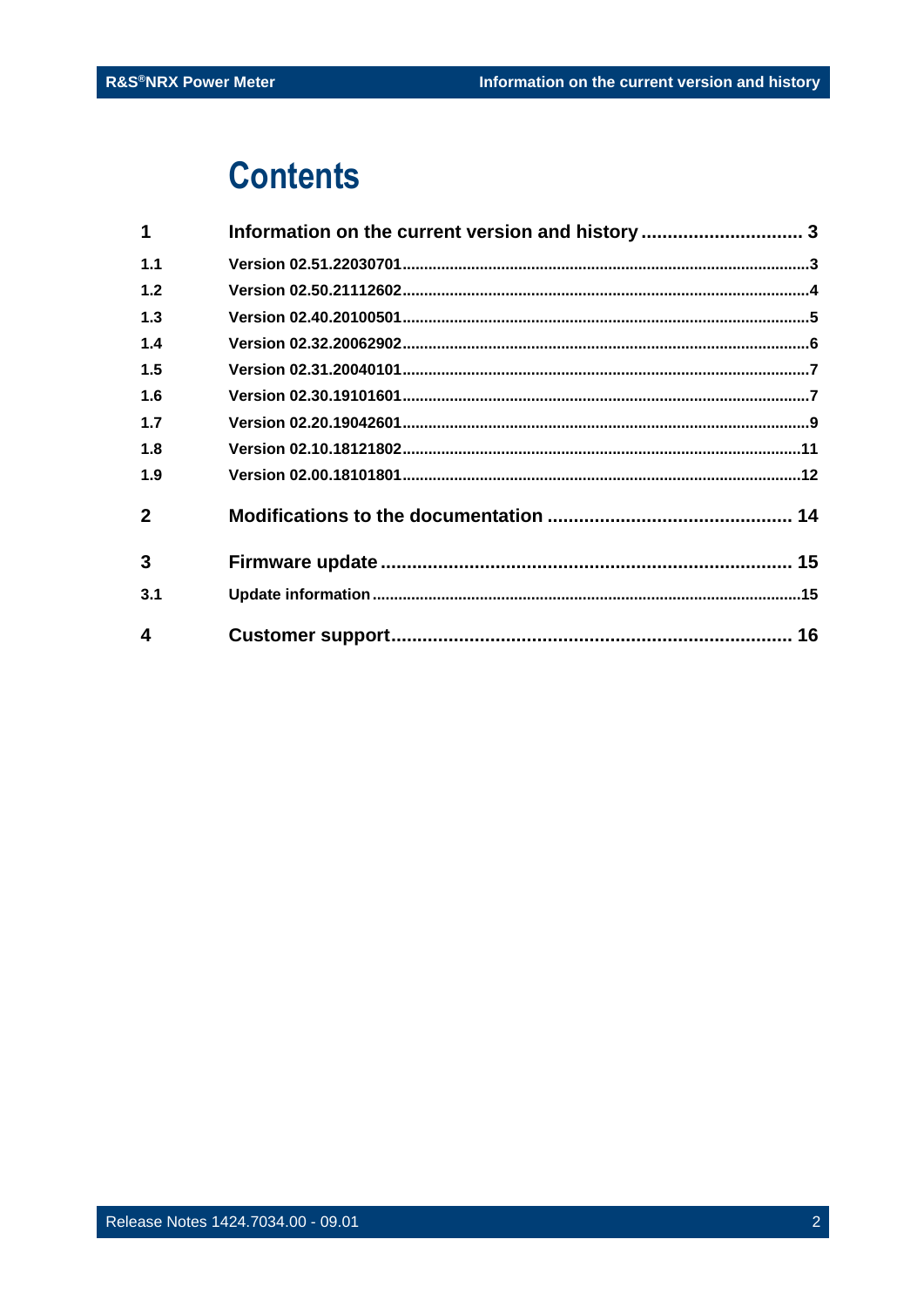## <span id="page-2-0"></span>**1 Information on the current version and history**

## <span id="page-2-1"></span>**1.1 Version 02.51.22030701**

**Released: March 2022**

**New functionality**

**Functions**

n.a.

#### **Modified functionality**

#### **Functions**

NRX-K301: Changed behavior of following SCPI commands in remote emulation mode

SENSe:CORRection:CSET1:SELect

SENSe:CORRection:CSET1:STATe

If you use them as a command, then no errors are reported. Default values are returned as responses for queries (SELect returns "", STATe returns 0).

#### **Improvements**

**Improvements**

n.a.

#### **Known issues**

**Known Issues**

Favorite button is without function

Support for network sensors: requires sensor firmware version 02.00 or better

Statistics: wrong results when scaling power axis below 0.1 dB/div

Remote control: USBTMC connection can freeze - please reconnect USB-cable or reboot NRX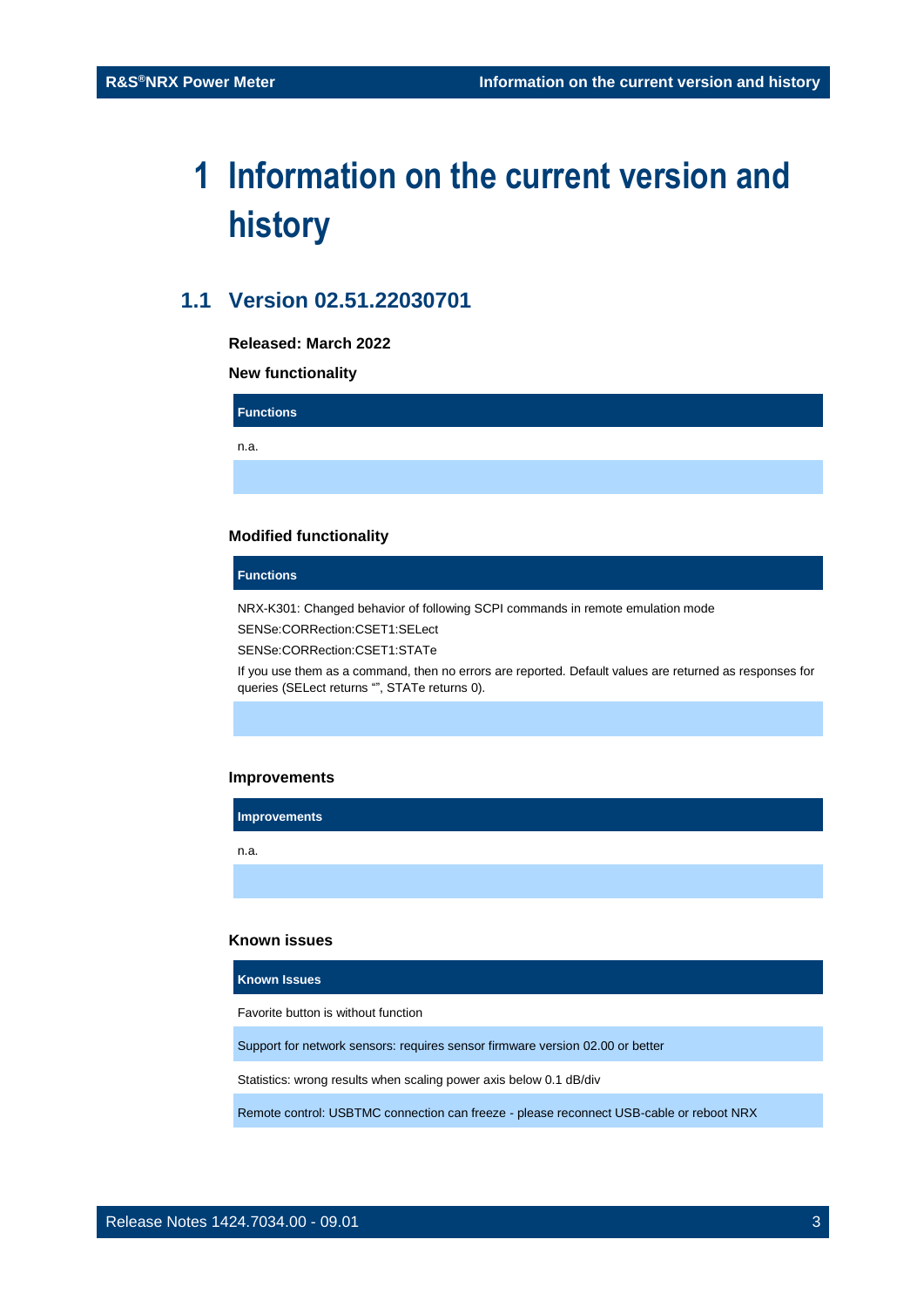## <span id="page-3-0"></span>**1.2 Version 02.50.21112602**

**Released: December 2021**

#### **New functionality**

#### **Functions**

Added new command for trigger synchronization among multiple sensors:

TRIGger:SENDer

FW update of the sensors via the SCPI remote control interface: SENSe:SYSTem:FWUPdate SENSe:SYSTem:FWUPdate:STATus?

#### **Modified functionality**

n.a.

**Functions**

#### **Improvements**

**Improvements**

Display: Fixed the loss of touch events when pressing the touch display too fast

Remote control: Fixed sporadic loss of GPIB connection

Remote control: Fixed SCPI remote control connection stalling when another sensor was plugged in

Fixed several problems when booting NRX with 4 sensors:

- Notification message "Maximum number of sensors configured" even though the option NRX-K4 is installed
- Inability to detect/use one or more sensors even though the option NRX-K4 is installed

Fixed a problem when reconfiguring sensors if more sensors are plugged in than the option NRX-K2/-K4 allows

#### **Known issues**

#### **Known Issues**

Favorite button is without function

Support for network sensors: requires sensor firmware version 02.00 or better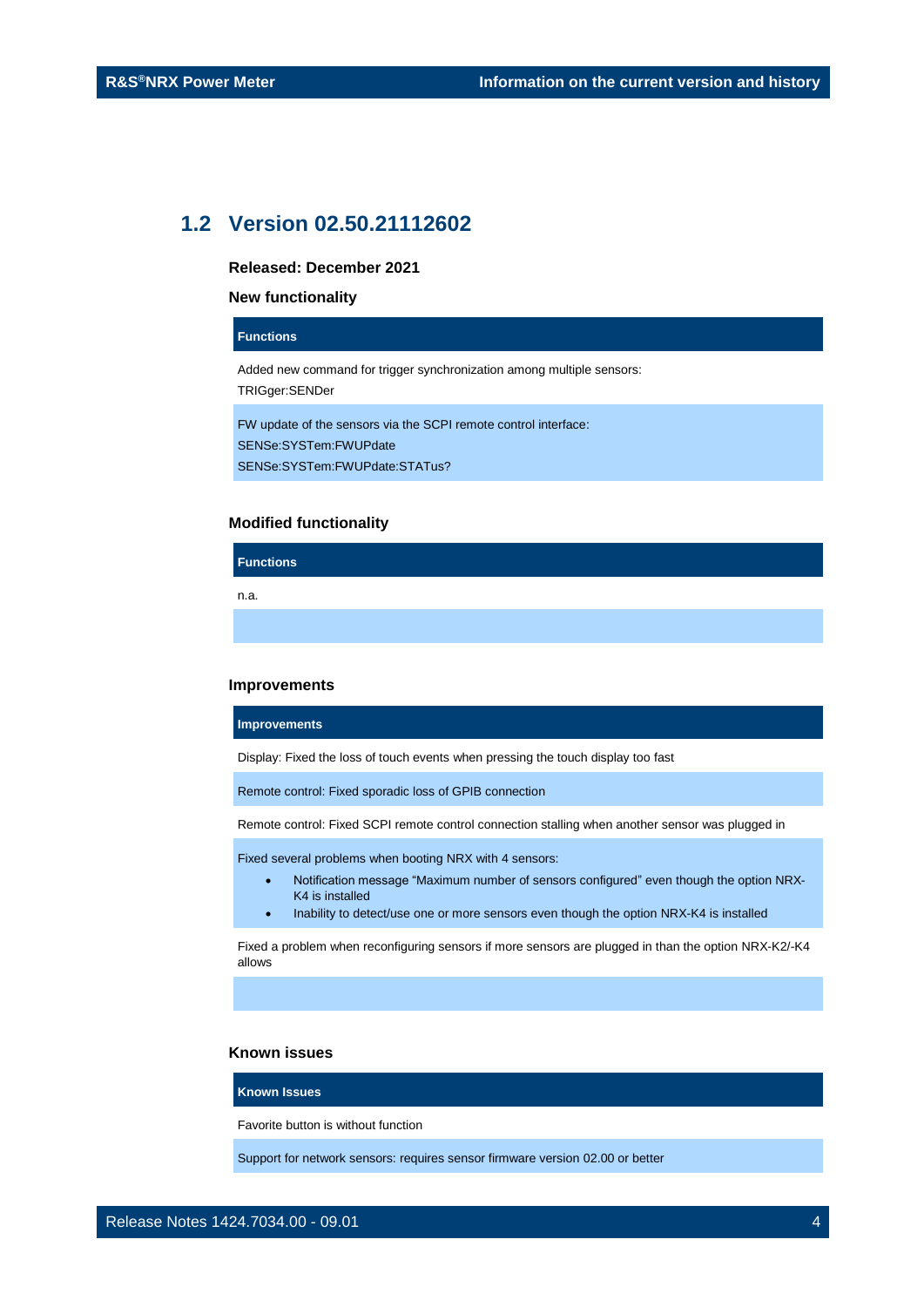Statistics: wrong results when scaling power axis below 0.1 dB/div

<span id="page-4-0"></span>Remote control: USBTMC connection can freeze - please reconnect USB-cable or reboot NRX

## **1.3 Version 02.40.20100501**

**Released: October 2020**

#### **New functionality**

**Functions**

Remote control: Option NRX-K301 Keysight Remote Emulation:

- N432A
- E4418B/E4419B
- N1911A/N1912A

Security: Change instrument password

Security: Set User Interface operation restrictions

#### **Modified functionality**

**Functions** n.a.

#### **Improvements**

**Improvements**

Remote control: Fixed blocked SCPI communication when changing network configuration via GPIB

#### **Known issues**

**Known Issues**

Favorite button is without function

Support for network sensors: requires sensor firmware version 02.00 or better

Statistics: wrong results when scaling power axis below 0.1 dB/div

Remote control: USBTMC connection can freeze - please reconnect USB-cable or reboot NRX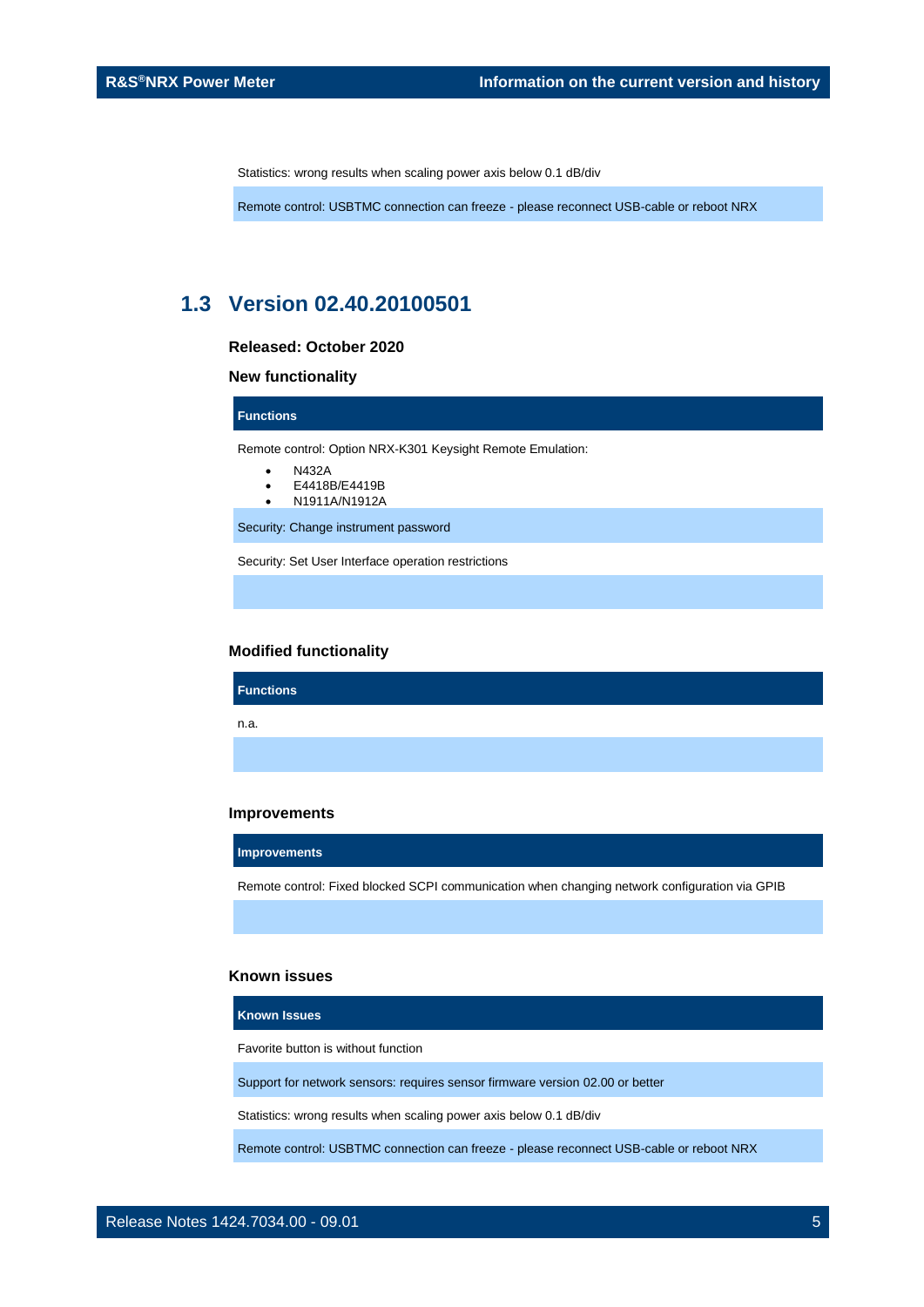### <span id="page-5-0"></span>**1.4 Version 02.32.20062902**

| Released: July 2020      |  |  |  |
|--------------------------|--|--|--|
| <b>New functionality</b> |  |  |  |
| <b>Functions</b>         |  |  |  |
| n.a.                     |  |  |  |
|                          |  |  |  |
|                          |  |  |  |

#### **Modified functionality**

**Functions** n.a.

#### **Improvements**

**Improvements**

Remote control: INIT:CONT? query returns "1" only if a continuous measurement is active

Security: Disabling "SCPI over LAN" disables all supported protocols (VXI-11, HiSLIP, Socket)

NRT measurement: improved trigger event handling when TRIGger:SOURce is set to EXTernal

#### **Known issues**

#### **Known Issues**

Favorite button is without function

Emulation: other emulations not implemented yet (HP, Agilent)

Support for network sensors: requires sensor firmware version 02.00 or better

Statistics: wrong results when scaling power axis below 0.1 dB/div

Remote control: USBTMC connection can freeze - please reconnect USB-cable or reboot NRX

Remote control: changing network configuration via GPIB may block SCPI communication – please configure network settings in GUI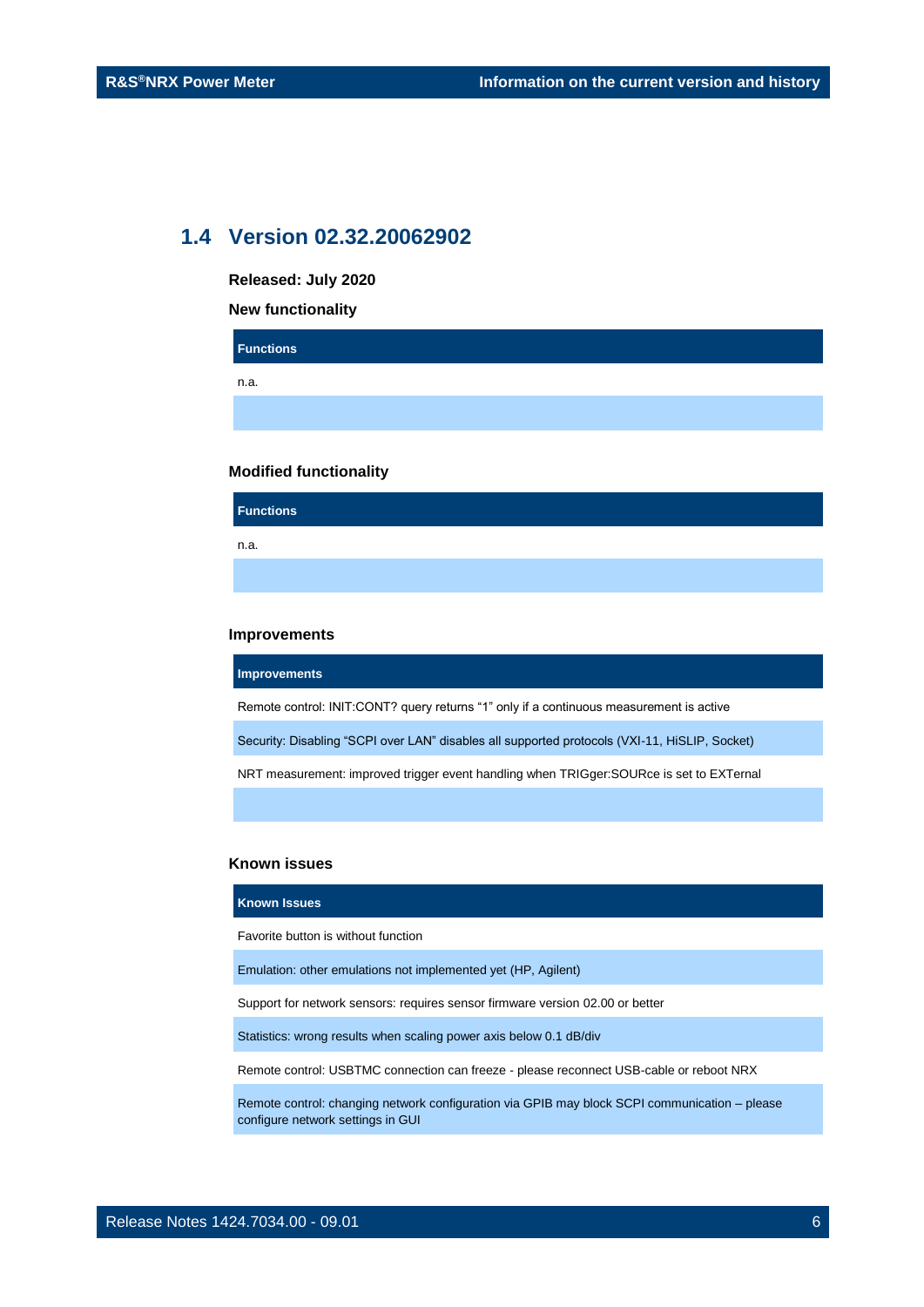### <span id="page-6-0"></span>**1.5 Version 02.31.20040101**

**Released: April 2020**

**New functionality**

| <b>Functions</b> |  |  |  |
|------------------|--|--|--|
| n.a.             |  |  |  |
|                  |  |  |  |

#### **Modified functionality**

**Functions** n.a.

#### **Improvements**

**Improvements**

Support for R&S Recal+

Pulse Analysis: Bugfix display of reference levels related to voltage/power

Trigger: Bugfix behavior of \*TRG and TRIG:IMM

NRP2 remote emulation: TRIG:MODE is set to NORMal after L/R transition or reset

#### **Known issues**

**Known Issues** Favorite button is without function Emulation: other emulations not implemented yet (HP, Agilent) Support for network sensors: requires sensor firmware version 02.00 or better Statistics: wrong results when scaling power axis below 0.1 dB/div

<span id="page-6-1"></span>Remote control: USBTMC connection can freeze - please reconnect USB-cable or reboot NRX

## **1.6 Version 02.30.19101601**

**Released: November 2019**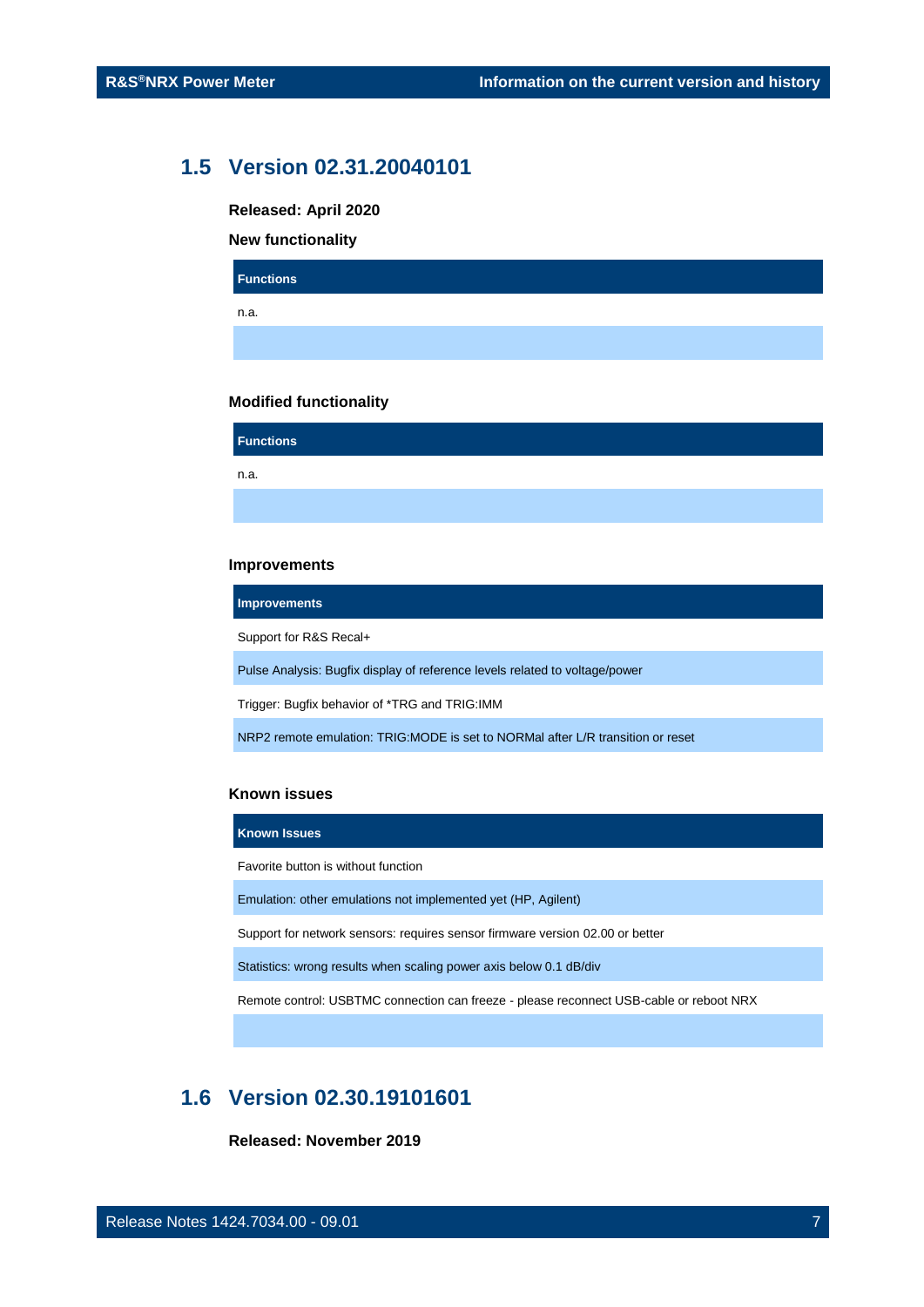#### **New functionality**

| <b>Functions</b>                                        |
|---------------------------------------------------------|
| Support for R&S Recal+                                  |
| <b>Buffered Mode for Continuous Average Measurement</b> |
| Predefined settings for common standards                |
| Sanitization/Declassification                           |
| Download of user manual to USB stick                    |
| Added SENSe commands:<br>SENSel:POWerl:BURSt:LENGth?    |

SENSe[:POWer][:AVG]:FAST

#### **Modified functionality**

#### **Functions**

Sensor power parameter: default unit depends on SENSe:UNIT:POWer parameter setting SENSe:POWer:REFerence SENSe:POWer:CCDF:REFerence SENSe:TRACe:MEASurement:POWer:\*

Source power parameter: default unit depends on SOURCe:POWer:UNIT parameter setting SOURce:POWer

SYSTem:PRESet is different from \*RST: INIT:CONT ON CALCulate:AVERage:TCONtrol MOVing CALCulate:TRACe:AVERage:TCONtrol MOVing SENSe:AVERage:TCONtrol MOVing SENSe:TRACe:AVERage:TCONtrol MOVing

#### **Improvements**

#### **Improvements**

Network sensor assignment is persistent.

Timeslot/Timegate: analog output can be assigned to any slot/gate.

Analog output can handle calculated measurement results from two sensors.

Remote control: SENSe:POWer:RANGe commands (NRT bargraph) work as expected.

NRP2-Emulation: Bugfixes

Fixed "TCP SACK Panic" (CVE-2019-11477, CVE-2019-11478, CVE-2019-11479)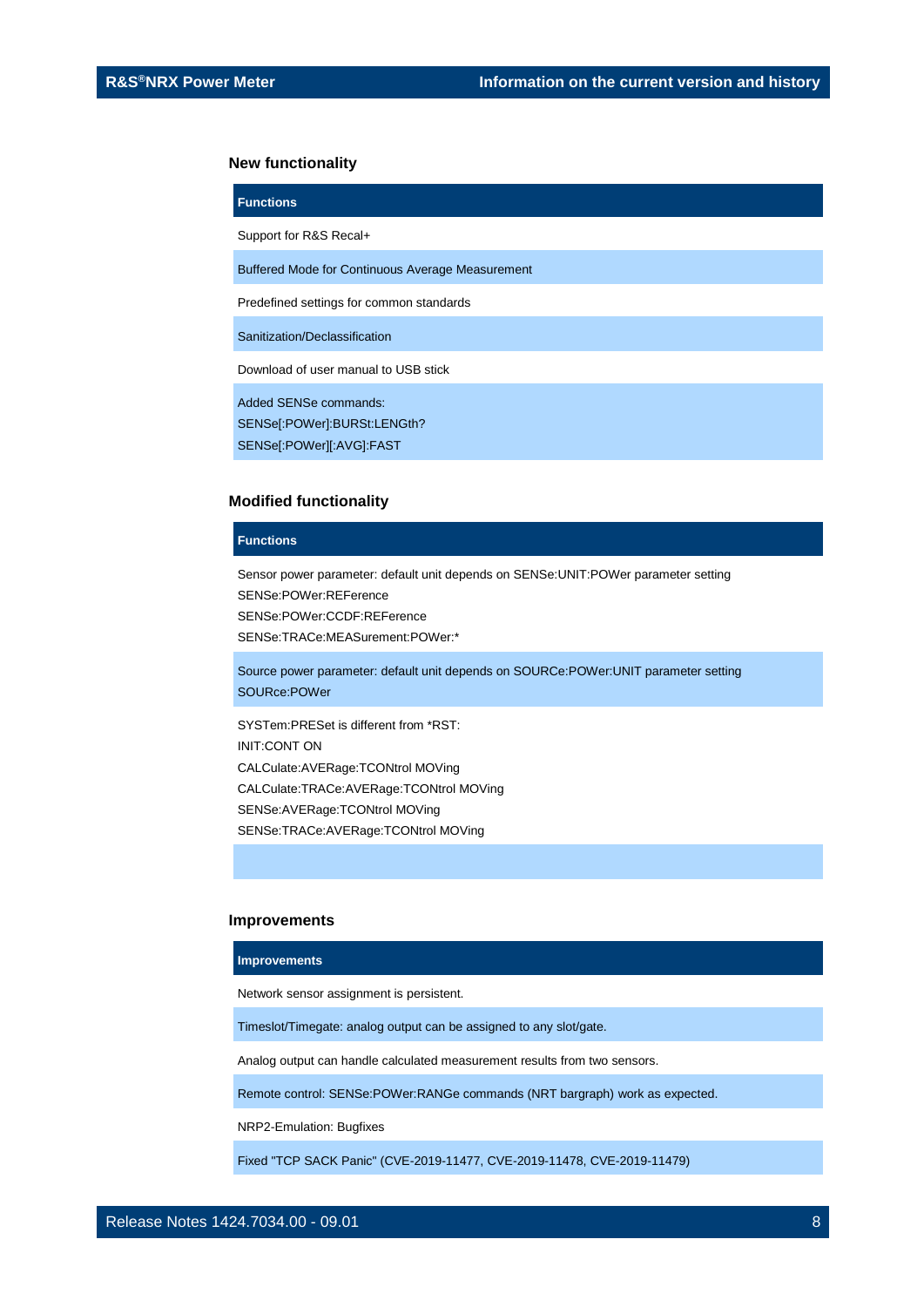#### **Known issues**

**Known Issues**

## Favorite button is without function

Emulation: other emulations not implemented yet (HP, Agilent)

Support for network sensors: requires sensor firmware version 02.00 or better

Statistics: wrong results when scaling power axis below 0.1 dB/div

<span id="page-8-0"></span>Remote control: USBTMC connection can freeze - please reconnect USB-cable or reboot NRX

### **1.7 Version 02.20.19042601**

#### **Released: May 2019**

**New functionality**

**Functions**

n.a.

#### **Modified functionality**

#### **Functions**

Power parameter: default unit depends on UNIT:POWer parameter setting CALCulate:LIMit:LOWer:POWer CALCulate:LIMit:UPPer:POWer CALCulate:METer:LOWer:POWer CALCulate:METer:UPPer:POWer CALCulate:NRT:CCDF:THReshold CALCulate:RELative:POWer CALCulate:TRACe:MEASurement:POWer:\* OUTPut:RECorder:LIMit:LOWer:POWer OUTPut:RECorder:LIMit:UPPer:POWer SENSe:POWer:REFerence SENSe:POWer:CCDF:REFerence SENSe:TRACe:MEASurement:POWer:\* SOURce:POWer TRIGger:LEVel TRIGger:ALL:LEVel

Ratio parameter: default unit depends on UNIT:POWer:RATio parameter setting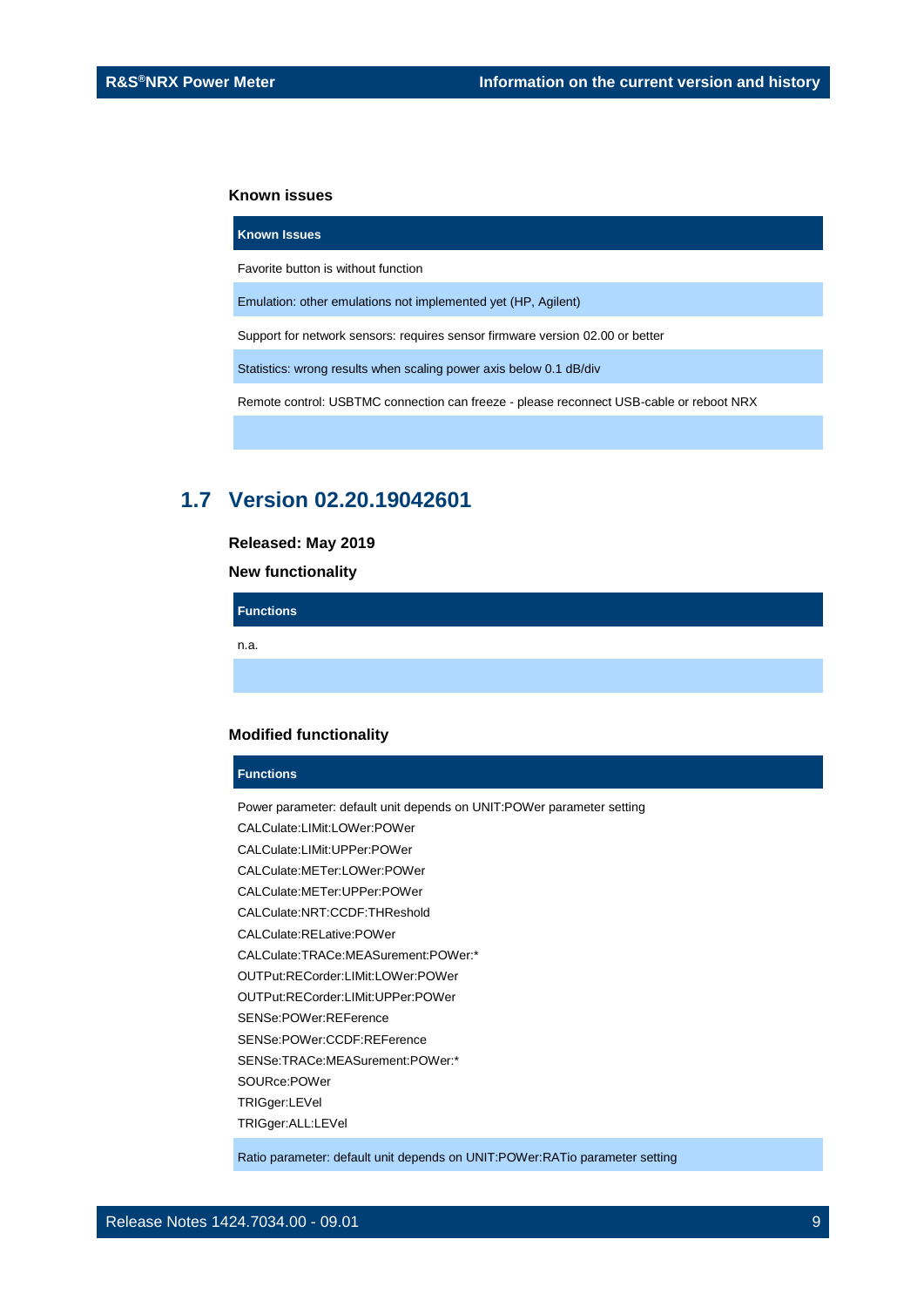CALCulate:LIMit:LOWer:RATio

CALCulate: LIMit: UPPer: RATio

CALCulate:METer:LOWer:RATio

CALCulate:METer:UPPer:RATio

CALCulate:RELative:RATio

OUTPut:RECorder:LIMit:LOWer:RATio

OUTPut:RECorder:LIMit:UPPer:RATio

#### **Improvements**

#### **Improvements**

Emulation: complete NRP2 emulation

Support for network sensors: if sensor is not compatible to NRX then an error message is shown - when sensor is removed the error message is still displayed, but can be deleted manually

Trace: horizontal auto scale (only when using NRQ)

Trace: marker results are now displayed in result panel

Timeslot/Timegate: results are now displayed in result panel in graphical view

Remote control: calculated results from two sensors (i.e. DIFF, SUM, ...) can be fetched

Remote control: STAT:QUES completely implemented

Show EULA for used fonts

#### **Known issues**

#### **Known Issues**

Favorite button is without function

Emulation: other emulations not implemented yet (NRP, HP, Agilent)

Network sensor assignment is not saved - assignment must be repeated after reboot.

Support for network sensors: requires sensor firmware version 02.00 or better

No predefined settings for common standards

Timeslot/Timegate: analog output does only handle the first slot/gate

Statistics: wrong results when scaling power axis below 0.1 dB/div

Analog output does handle only single measurement results from a single sensor

Remote control: USBTMC connection can freeze - please reconnect USB-cable or reboot NRX

Remote control: SENSe:POWer:RANGe commands (NRT bargraph) without function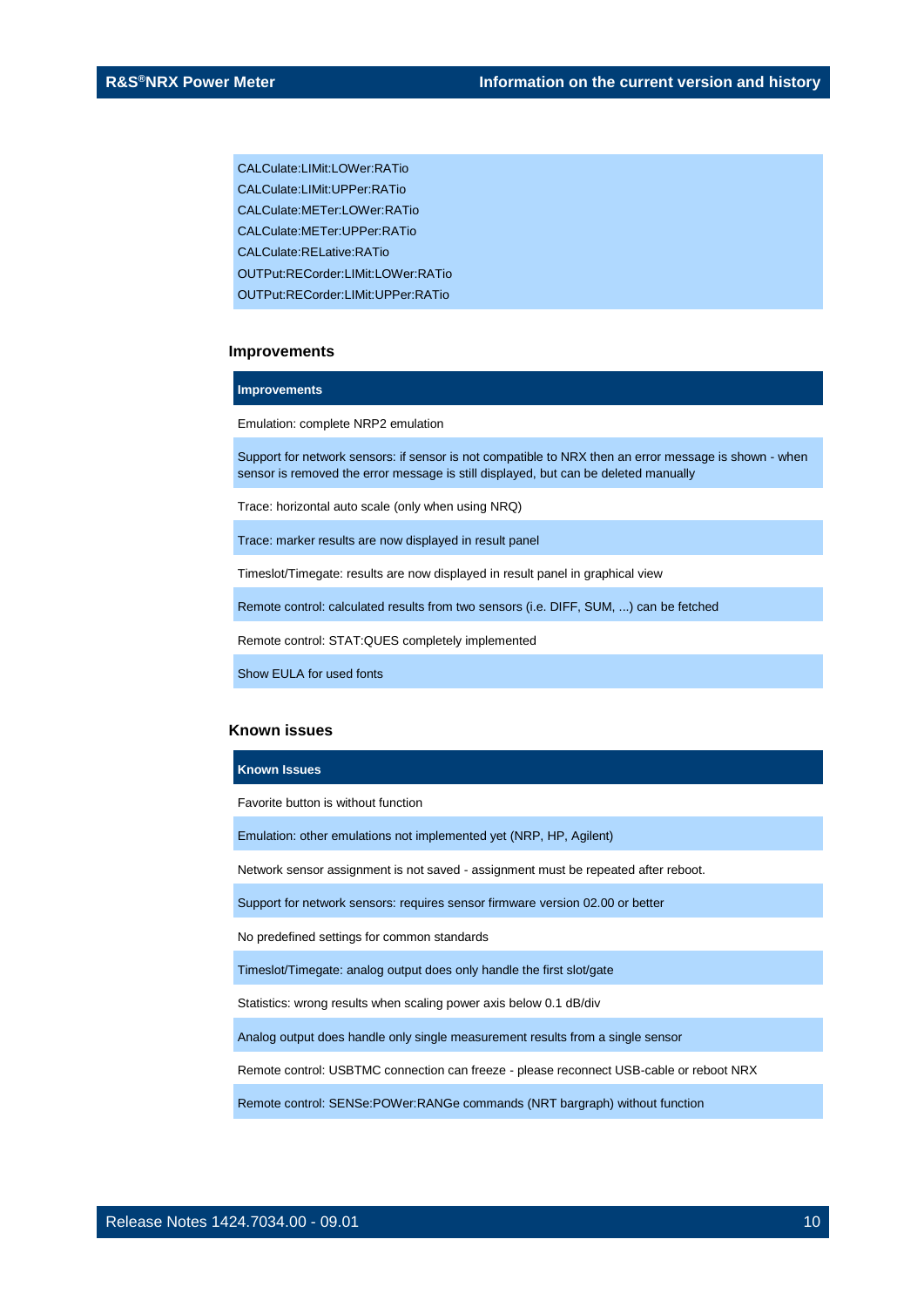### <span id="page-10-0"></span>**1.8 Version 02.10.18121802**

**Released: December 2018**

#### **New functionality**

**Functions**

NRP2 emulation

Support for network sensors (NRPxxYN and NRQ)

#### **Modified functionality**

**Functions** n.a.

#### **Improvements**

#### **Improvements**

Offset: GUI offset value is always the effective offset (offset value + frequency dependent offset)

Trigger level: limits are updated when offset is to be configured

Trace: fixed wrong behavior in trigger mode "Normal" after reconnecting sensor

Filter: video bandwidth can be configured for NRP sensors

Security settings: webserver / VNC can be disabled

Security settings: request for reboot is shown when switching volatile mode

Remote control: fixed sporadic deadlocks after remote-local transition / reset

Remote control: SCPI errors shown in notification center can be removed

#### **Known issues**

#### **Known Issues**

Favorite button is without function

Emulation: NRP2 emulation only (most SENSe and CALCulate parameters are implemented, some DISPlay, MEMory and OUTPut parameters not implemented yet)

Emulation: other emulations not implemented yet (NRP, HP, Agilent)

Network sensor assignment is not saved - assignment must be repeated after reboot.

Support for network sensors: requires sensor firmware version 02.00 or better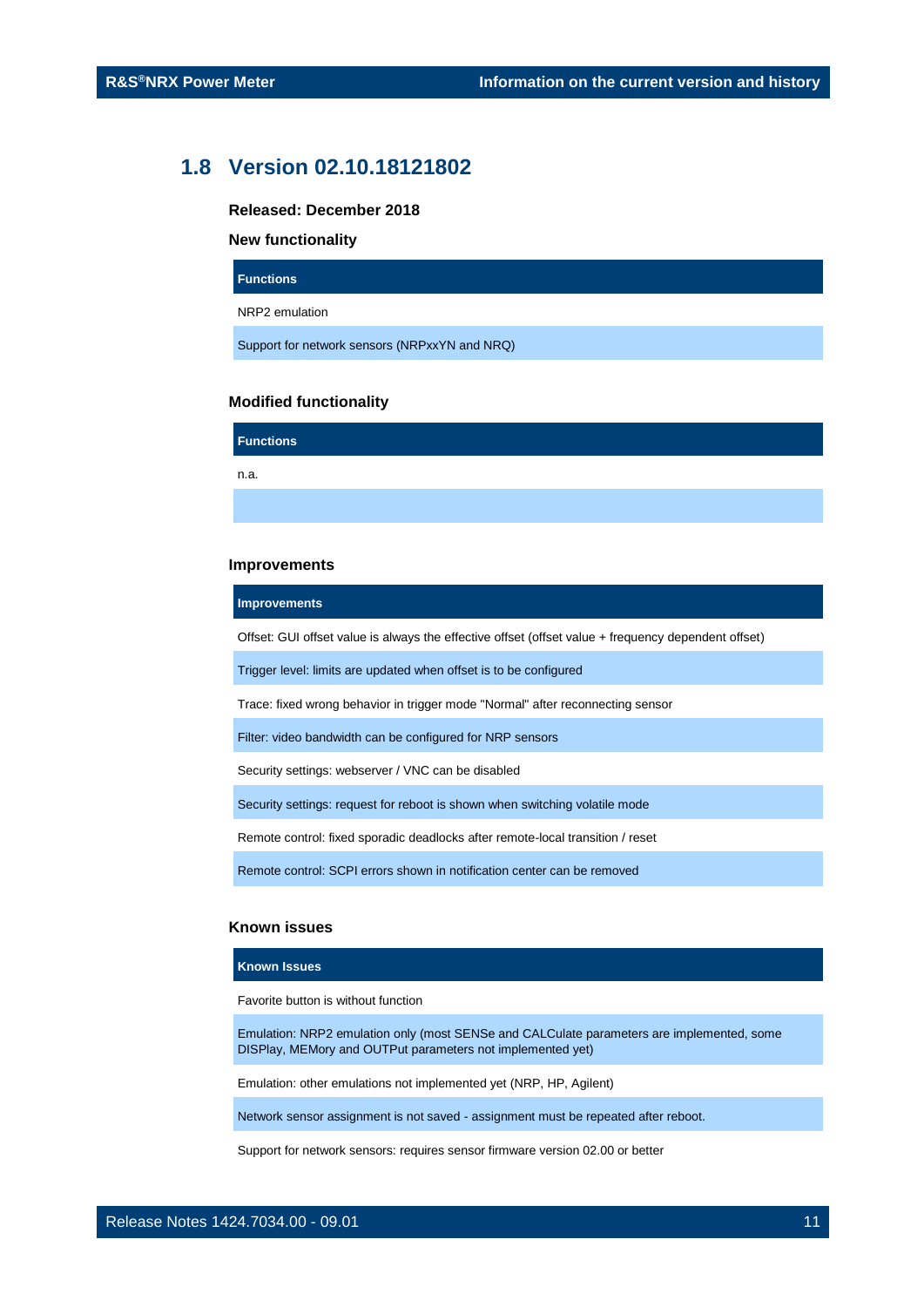Support for network sensors: if sensor is not compatible to NRX then an error message is shown - when sensor is removed the error message is still displayed until reboot of NRX

No predefined settings for common standards

Trace: horizontal auto scale not implemented yet

Trace: marker results are not shown in result panel

Timeslot/Timegate: results are not shown in result panel in graphical view

Timeslot/Timegate: analog output does only handle the first slot/gate

Statistics: wrong results when scaling power axis below 0.1 dB/div

Analog output does handle only single measurement results from a single sensor

Remote control: USBTMC connection can freeze - please reconnect USB-cable or reboot NRX

Remote control: calculated results from two sensors (i.e. DIFF, SUM, ...) cannot be fetched

Remote control: STAT:QUES not implemented yet

Remote control: SENSe:POWer:RANGe commands (NRT bargraph) without function

<span id="page-11-0"></span>EULA for used fonts is missing

### **1.9 Version 02.00.18101801**

#### **Released: October 2018**

**New functionality**

| <b>Functions</b>              |  |  |
|-------------------------------|--|--|
| First release                 |  |  |
|                               |  |  |
| <b>Modified functionality</b> |  |  |
|                               |  |  |
| <b>Functions</b>              |  |  |
| n.a.                          |  |  |
|                               |  |  |

#### **Improvements**

**Improvements**

n.a.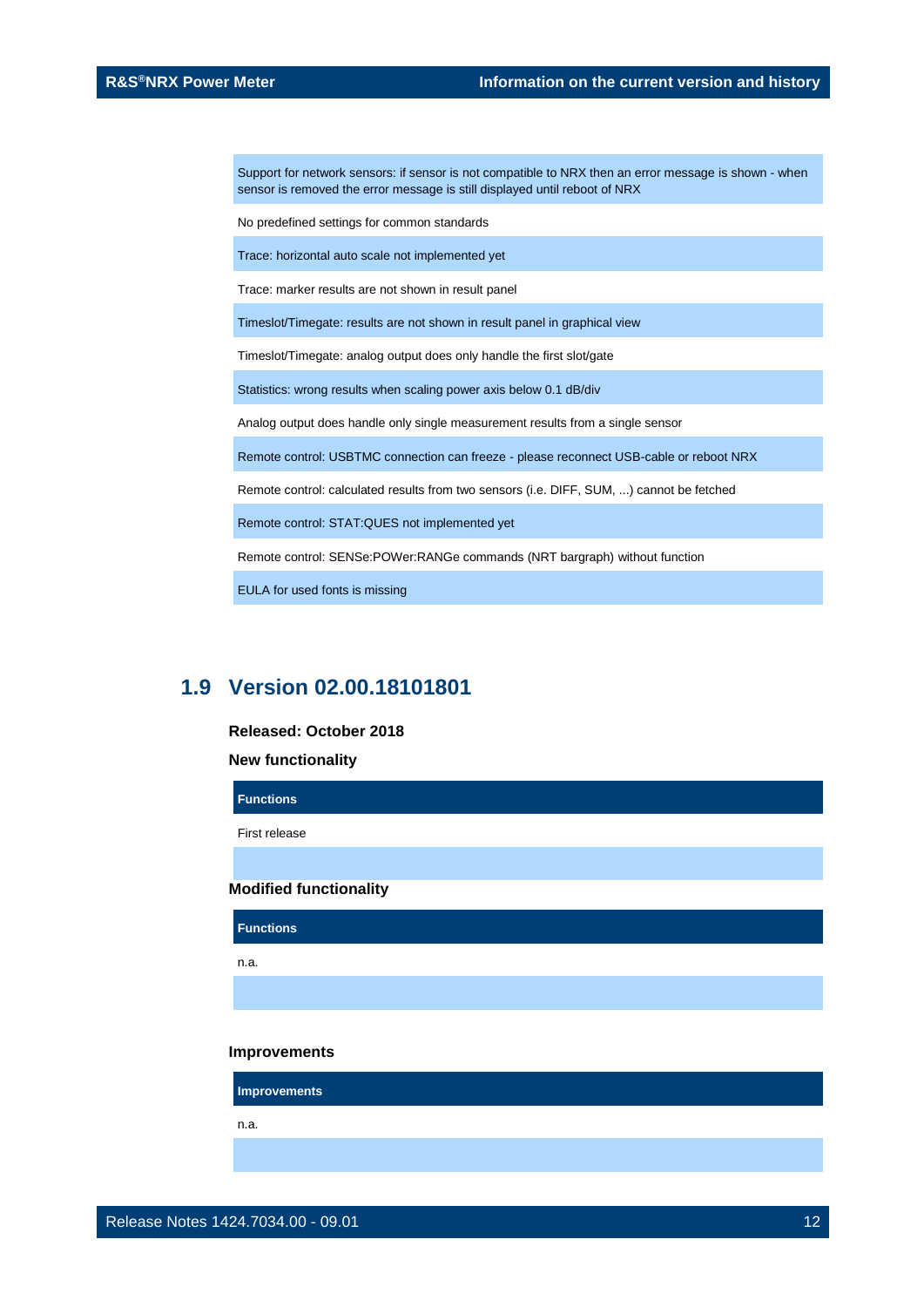#### **Known issues**

| <b>Known Issues</b>                                                                      |
|------------------------------------------------------------------------------------------|
| Favorite button is without function                                                      |
| No remote emulations                                                                     |
| No predefined settings for common standards                                              |
| LAN sensors cannot be configured                                                         |
| Security settings: Webserver / VNC cannot be disabled                                    |
| Trace: horizontal auto scale not implemented yet                                         |
| Trace: marker results are not shown in result panel                                      |
| Timeslot/Timegate: results are not shown in result panel in graphical view               |
| Timeslot/Timegate: analog output does only handle the first slot/gate                    |
| Analog output does handle only single measurement results from a single sensor           |
| Remote control: calculated results from two sensors (i.e. DIFF, SUM, ) cannot be fetched |
| Remote control: STAT: QUES not implemented yet                                           |
| Remote control: SENSe:POWer:RANGe commands (NRT bargraph) without function               |
| Trigger level: Limits are not updated when offset is to be configured                    |

EULA for used fonts is missing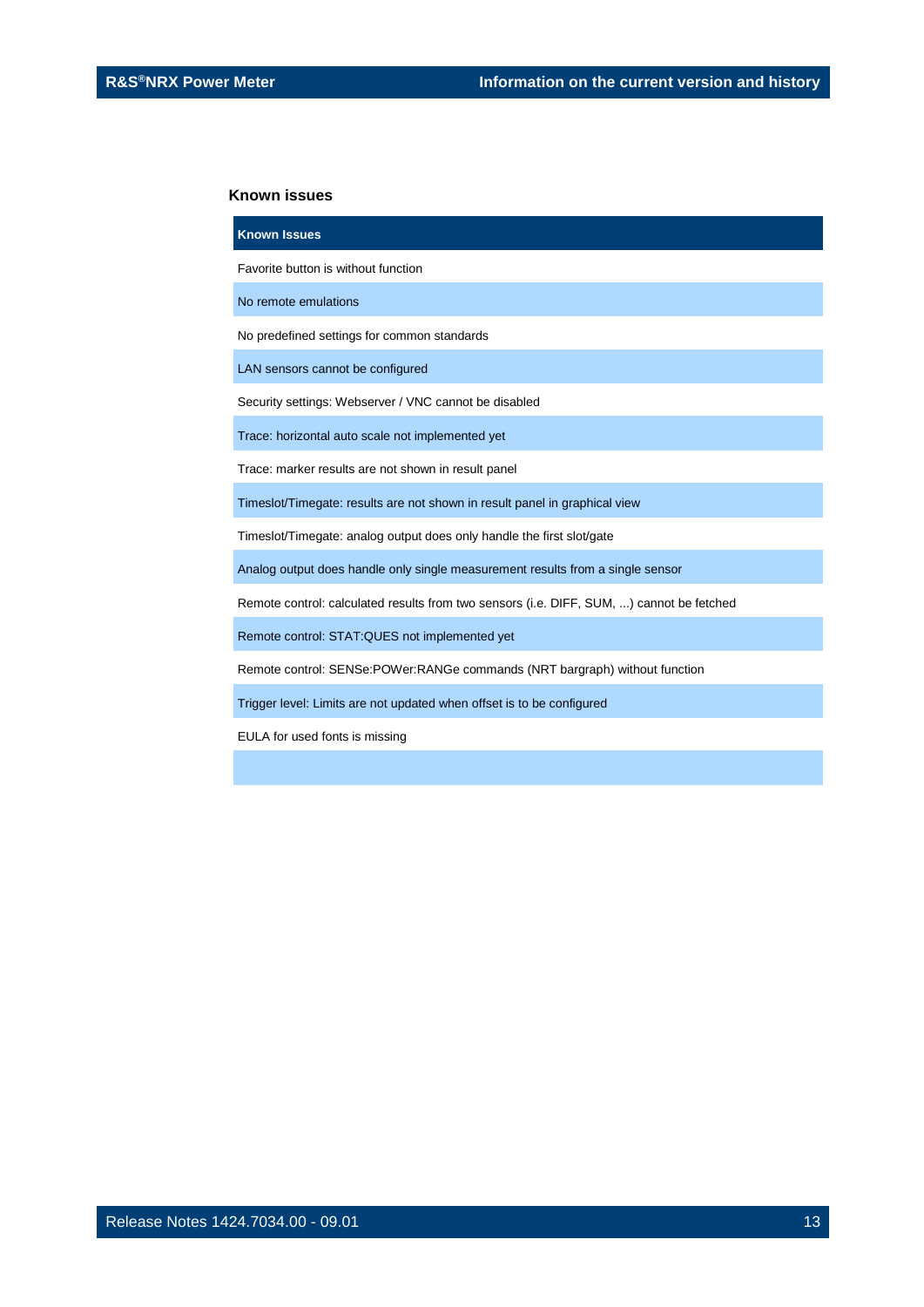## <span id="page-13-0"></span>**2 Modifications to the documentation**

The current documentation is up-to-date.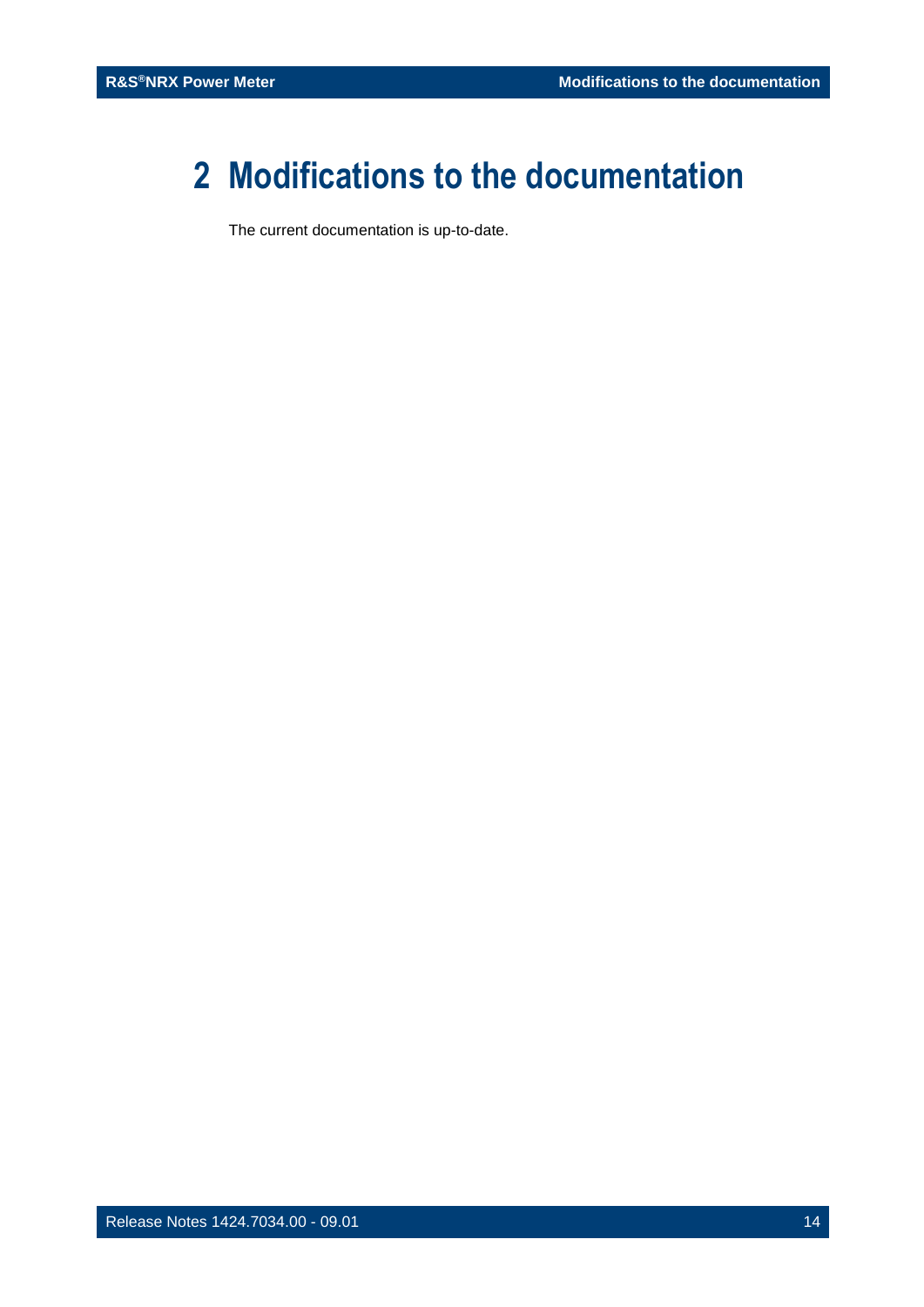## <span id="page-14-0"></span>**3 Firmware update**

## <span id="page-14-1"></span>**3.1 Update information**

Please refer to the document "R&S®NRX Power Meter User Manual" [\(https://www.rohde-schwarz.com/manual/nrx/\)](https://www.rohde-schwarz.com/manual/nrx/).